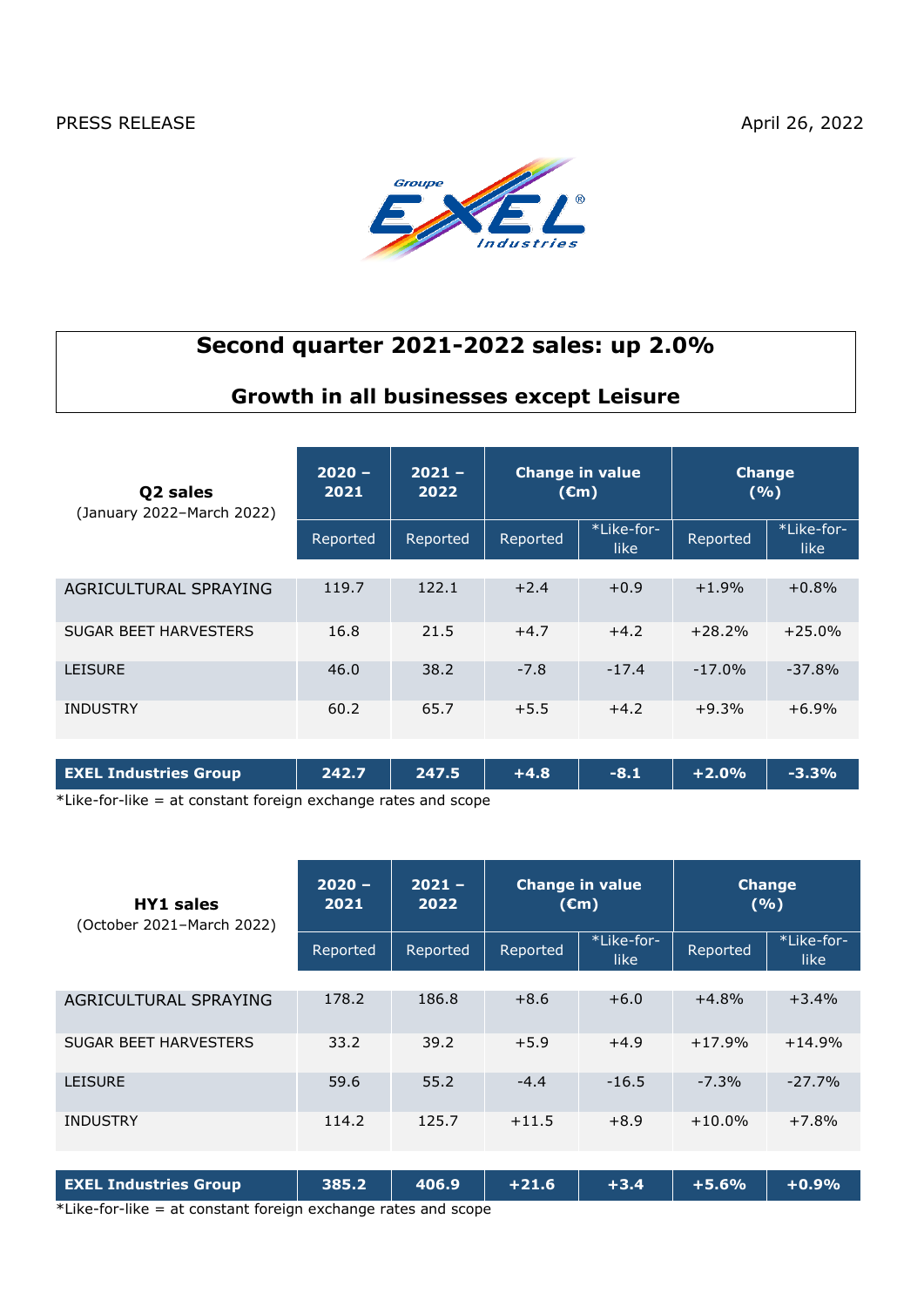## **Situation in Ukraine and Russia**

The Group has been closely monitoring the conflict in Ukraine and has mobilized its teams to welcome colleagues from the region and their families to western Europe.

EXEL Industries has two agricultural equipment subsidiaries in Ukraine: one in agricultural spraying, the other in sugar beet harvesters. The fall in sales in the second quarter was limited to €4.5 million compared to 2021. In this uncertain climate, the Group expects business to recover only slowly in the short term.

In Russia, the Group is mainly focused on agricultural equipment. Given the need to minimize future impacts on food supply, EXEL Industries is maintaining as much of its activity as possible, in compliance with European rules and applying special vigilance.

As a reminder, the Group's sales in Russia, Belarus and Ukraine made up 4% of 2020– 2021 sales.

### **Second quarter 2021–2022 sales**

Sales for the second quarter of the 2021-2022 fiscal year amounted to **€247.5 million**, **up 2.0%** compared with the same period of the previous fiscal year. At constant exchange rates and same scope,  $(+\epsilon)3.7$  million, mainly due to the rises of the US dollar and the GBP), Group sales were down **3.3%**. Two factors explain the fall: first, the introduction of a new ERP software in the gardening business led to delays in dispatching orders; second, the ongoing supply chain difficulties particularly in components again disrupted production this quarter, postponing some deliveries, notably in agricultural spraying.

The scope effect is the result of two recently acquired businesses by the Group: the nautical activity was consolidated from September 30, 2021 and contributed  $\epsilon$ 3 million this quarter and €5.1 million in the half-year; GF Garden (Italy) has been consolidated into the garden division since February 15, 2022 and generated  $\epsilon$ 6 million this quarter.

#### • **AGRICULTURAL SPRAYING, sales of €122.1 million, up €2.4 million (up 1.9%)**

The conflict in Ukraine boosted the prices not only of agricultural commodities (wheat, corn, rape, etc.) but also spare parts and components. Sales from agricultural spraying grew slightly in volumes with different trends seen in different markets. Europe has remained stable and in Australia the healthy tendency glimpsed in the first quarter continued. In contrast, North America was held back by a lack of spare parts and components. Again this quarter, production at all the Group's plants was affected by shortages in supply chains for mechanical, hydraulic and electronic components resulting in severely late deliveries.

### • **SUGAR BEET HARVESTERS, sales of €21.5 million, a €4.7 million increase (up 28.2%)**

This quarter confirmed the healthy start made in the first quarter by this business, following on from a year of strong growth in 2020-2021. Sales of second-hand machines and spare parts are up, and price increases, as a consequence of the inflation of the prices of steel and components, were passed in all product families.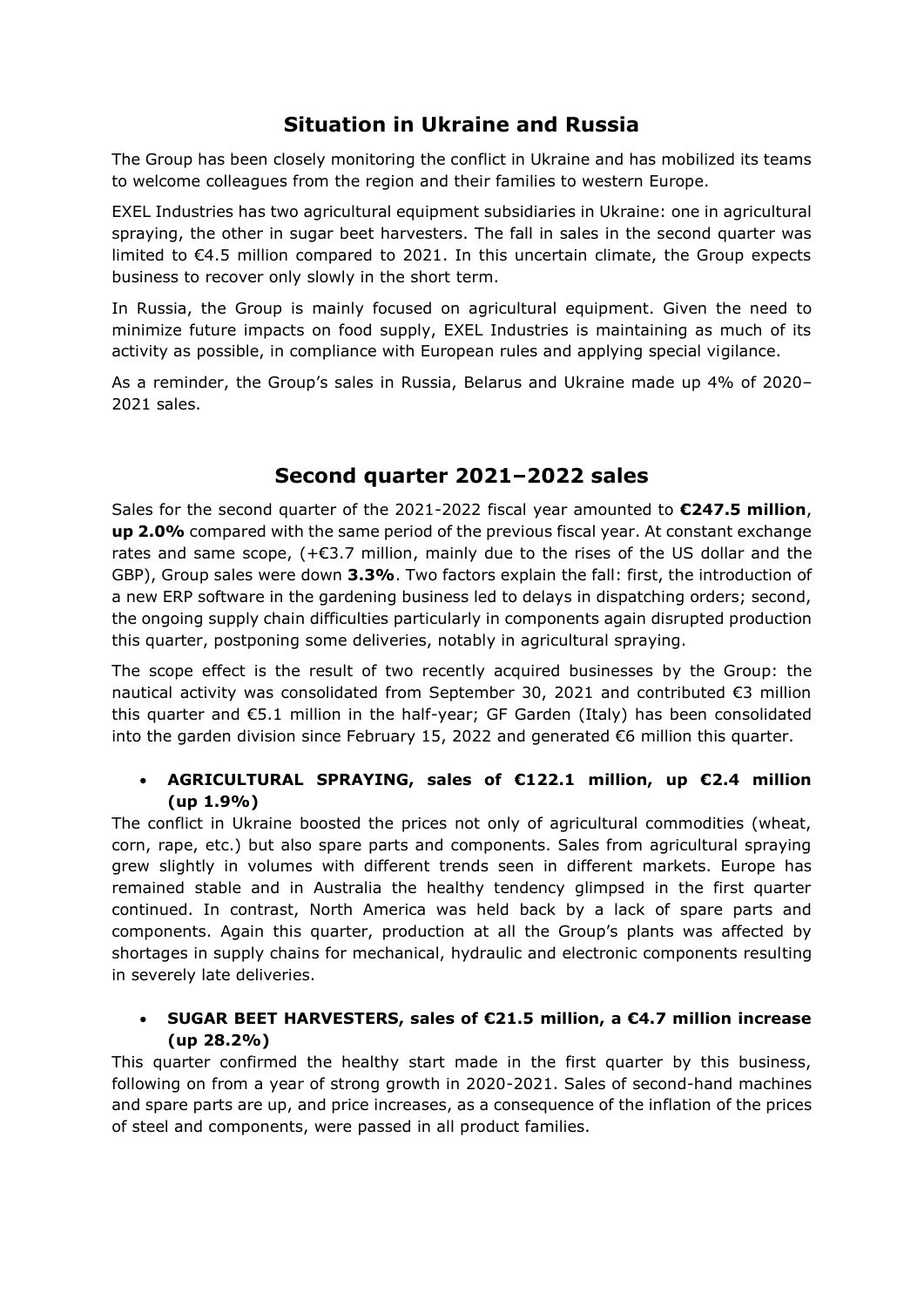#### • **LEISURE, sales of €38.2 million, down 17%**

The acquisitions of the nautical division on September 30, 2021 (Wauquiez, Rhéa Marine, Tofinou) and of GF Garden on February 15, 2022, resulted in a scope effect increasing sales for this activity by €9 million. At constant exchange rates and same scope, the garden business had a difficult quarter in a downward European market and was affected by significant delays caused by migrating the IT systems to SAP. At the same time, the pricing offer was adapted to compensate for the sharp rises in costs (logistics, commodities).

### • **INDUSTRY, sales of €65.7 million, a €5.5 million increase (up 9.3%)**

North America and China continue to drive growth in industrial spraying, in both volume and value terms (automotive and wood industry). The position is more difficult in Europe and the economic environment remains uncertain. In technical hoses, rising costs of commodity led to regular sales price rises, resulting in increased revenue for this business.

### **Outlook**

### • **AGRICULTURAL SPRAYING**

- Agricultural commodity prices are expected to remain at high levels, encouraging farmers to renew their machines.
- Commercial brands are adjusting their sales prices, to offset the steel and components costs increases and to try to limit the impact on margins.
- The order book is rising ahead of its 2020-2021 levels, but supply chain disruptions (components) persist and will continue to affect productivity and the pace of deliveries.
- Some orders are likely to be canceled as a result of the conflict in Ukraine.

### • **SUGAR BEET HARVESTERS**

- Stabilization of new machine sales expected in the fiscal year, despite canceled/delayed orders in Ukraine and Russia.
- Confirmation that the diversification into the Terra Variant range can act as a driver of growth into new regions.
- Sales of spare parts and used machines remain strong.

### • **LEISURE**

- The change of ERP software implemented in the second quarter (migration to SAP) should disturb less the dispatching of orders in the third quarter, with a gradual recovery in volumes over the third and fourth quarters. However, in this seasonal business, a portion of these delays will be difficult to recover.
- The new Easy-Mix composter, which has won a string of awards from different organizations, looks set to grow sales.
- After briefly stabilizing, commodity prices are rising-up again.
- The commercial and industrial restructuring of the nautical activity continues.

### • **INDUSTRY**

- The automotive market is difficult in all regions, with carmakers showing signs of a wait-and-see attitude.
- Asia and America should continue to support growth in other markets.